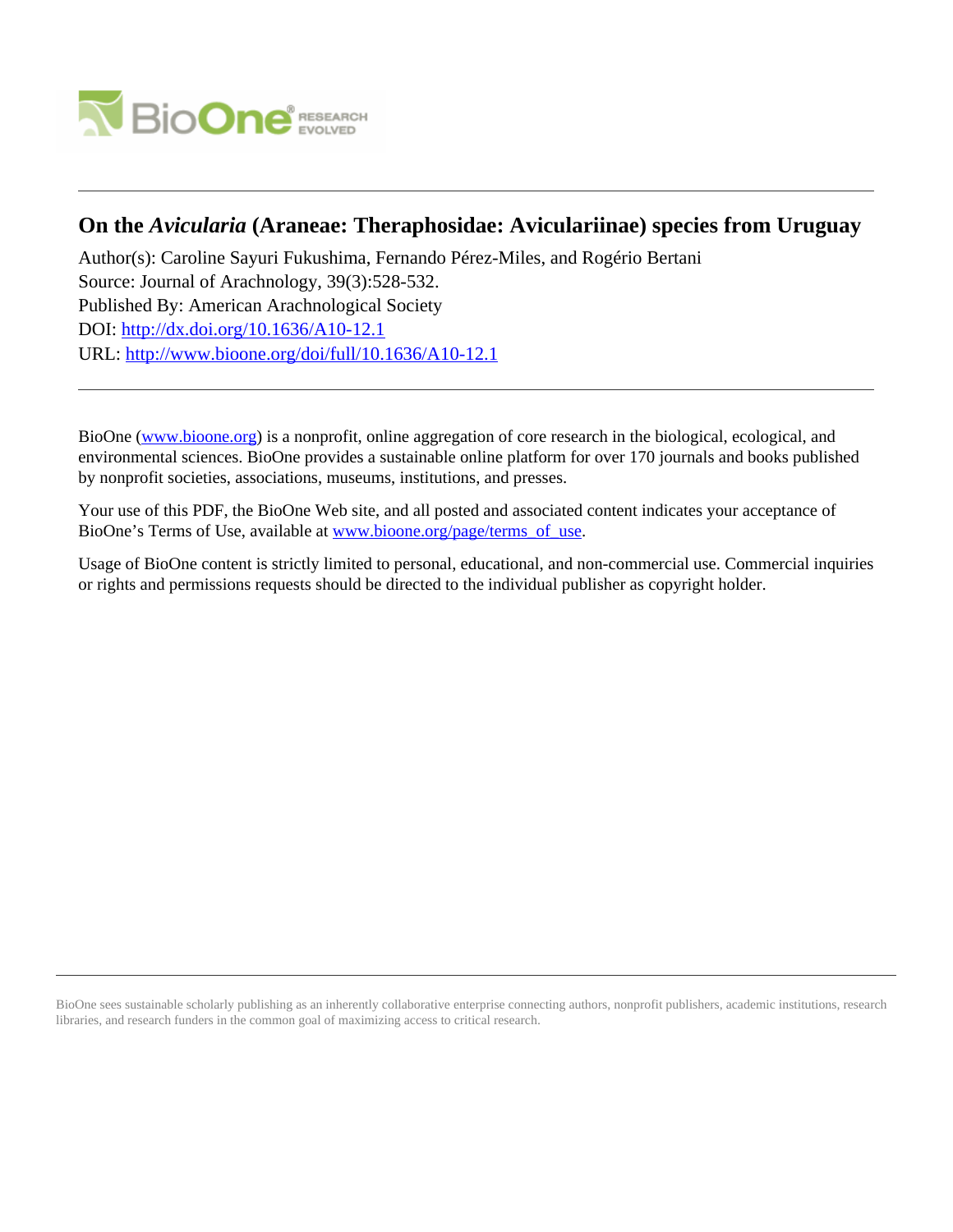# SHORT COMMUNICATION

## On the Avicularia (Araneae: Theraphosidae: Aviculariinae) species from Uruguay

Caroline Sayuri Fukushima<sup>1,3</sup>, Fernando Pérez-Miles<sup>2</sup> and Rogério Bertani<sup>3</sup>: <sup>1</sup>Pós-graduação do Departamento de Zoologia, Instituto de Biociências, Universidade de São Paulo, Rua do Matão, Travessa 14, 321, CEP 05422—970, São Paulo – SP, Brazil; E-mail: carolsayuri@usp.br; <sup>2</sup>Sección Entomología, Facultad de Ciencias, Iguá 4225, 11400 Montevideo, Uruguay; <sup>3</sup>Instituto Butantan, Avenida Vital Brazil, 1500, CEP 05503—900, São Paulo – SP, Brazil

Abstract. The taxonomic status of four species of Avicularia Lamarck 1818 described from Uruguay: Avicularia anthracina (C.L. Koch 1842), Avicularia alticeps (Keyserling 1878), Avicularia parva (Keyserling 1878) and Avicularia tigrina (Pocock 1903) is discussed. The holotypes and/or original descriptions of these species were examined, and two taxonomic synonymies are needed, which are presented herein. Avicularia anthracina is transferred to Grammostola, resulting in Grammostola anthracina (C.L. Koch 1842) new combination and is considered a senior synonym of Grammostola mollicoma Ausserer 1875 new synonymy. Likewise, Avicularia parva is transferred to Catumiri Guadanucci 2004, where it is placed in the synonymy of Catumiri uruguayense Guadanucci 2004 new synonymy. Avicularia tigrina and Avicularia alticeps, originally described in the genera Ischnocolus Ausserer 1875 and Pterinopelma Pocock 1901, respectively, are herein considered nomina dubia since their types are presumed lost.

Keywords: Taxonomy, Eurypelma, Mygale, Ischnocolus, Pterinopelma

To date, the known Uruguayan theraphosid fauna comprises 18 species of the genera Acanthoscurria Ausserer 1871, Eupalaestrus Pocock 1901, Grammostola Simon 1892, Catumiri Guadanucci 2004, Homoeomma Ausserer 1871, Lasiodora C.L. Koch 1850, Plesiopelma Pocock 1901 and Avicularia Lamarck 1818 (Platnick 2010). Uruguay is a well-sampled country (Pérez-Miles et al. 1993), with many taxonomic studies on the family (Schiapelli & Gerschman de Pikelin 1964, 1970; Gerschman de Pikelin & Schiapelli 1972; Pérez-Miles 1992; Guadanucci 2004), being one of the best known theraphosid faunas in the world, even though some questions remain to be resolved. One of these questions is the presumed presence of Avicularia species in Uruguay, inconsistent with the known geographic distribution of the genus, which is otherwise limited to Southeastern Brazil (Bertani & Fukushima 2009). Four Avicularia species are described from Uruguay (Platnick 2010): Avicularia anthracina (C.L. Koch 1842), Avicularia alticeps (Keyserling 1878), Avicularia parva (Keyserling 1878), and Avicularia tigrina (Pocock 1903) (Platnick 2010).

Avicularia anthracina was described by C.L. Koch (1842) as Mygale anthracina but was later transferred to Eurypelma C.L Koch 1850 by C.L.Koch (1850). After this transfer, the species name has rarely been cited except in arachnological catalogs (Roewer 1942, 1955). Avicularia tigrina was originally described as Pterinopelma tigrina Pocock 1903. Simon (1903) considered the genus Pterinopelma Pocock 1903 a junior synonym of Eurypelma C.L. Koch 1842. Avicularia parva and Avicularia alticeps were described by Keyserling (1878) in Ischnocolus Ausserer 1875. According to Simon (1903), the American species of Ischnocolus described by Ausserer and Keyserling were, in general, immature Eurypelma C.L. Koch 1850 or Lasiodora C.L. Koch 1850. The author clearly affirmed that Ischnocolus parvus Keyserling 1878 is an immature specimen of Eurypelma, but he did not do the same for Ischnocolus alticeps Keyserling 1878. However, both were cited as a species of Eurypelma by later authors (Roewer 1942). All the four species were included in Eurypelma until Raven (1985) proposed the synonymy of Eurypelma with Avicularia Lamarck 1818, establishing several new implicit combinations, among them Avicularia anthracina (C.L. Koch 1842), Avicularia parva (Keyserling 1878), Avicularia alticeps (Keyserling 1878) and Avicularia tigrina (Pocock 1903). These four Uruguayan species are revised and their taxonomic position reinterpreted as part of a taxonomical revision of the speciose genus Avicularia, which is being carried out by the authors.

## METHODS

All measurements are in millimeters and were obtained with a Mitutoyo calliper. We took leg and palp measurements from the dorsal aspect of the left side (unless appendages were lost or obviously regenerated). A Nikon SMZ1500 and a Leica MZ 125 dissecting microscope were used for illustrations (with a camera lucida attachment). Abbreviations:  $ALE =$  anterior lateral eyes,  $AME =$ anterior median eyes,  $ITC =$  inferior tarsal claw,  $PLE =$  posterior lateral eyes,  $PME = posterior median$  eyes,  $PMS = posterior median$ spinnerets,  $STC = superior$  tarsal claws. Specimens from the follow institutions were examined: BMNH— British Museum of Natural History, London; ZMB - Museum für Naturkunde, Berlin. Urticating hair terminology follows Cooke et al. (1972).

#### TAXONOMY

## Catumiri parvum (Keyserling 1878) new combination (Fig. 1)

Ischnocolus parvus Keyserling 1878:611; Bonnet 1957:2305. Eurypelma parvum Roewer 1942:241.

Catumiri uruguayense Guadanucci 2004:7, figs.10–15 new synonymy

Oligoxystre argentinense Costa et al. 2000:131 (misidentification); Costa & Pérez-Miles 2002:571 (misidentification).

Avicularia parva Platnick 2010.

Material examined.—Holotype, immature male of Ischnocolus parvus from Uruguay, BMNH 1890-7.1.341. Holotype male (IBSP 9491) and paratype female (IBSP 9507) of Catumiri uruguayense from Lavalleja, Águas Blancas; Uruguay, F.Pérez-Miles leg., 22 November 1993.

The Ischnocolus parvus holotype is a small immature theraphosid specimen (carapace length 3.2 mm). Even though it has no fully developed genitalia, it exhibits some unusual theraphosid somatic characters such as the absence of any type of urticating hair, labium much wider than long (Fig. 1), few cuspules on maxilla  $(< 20$ ), and absence of labial cuspules (Fig. 1). In the New World theraphosids,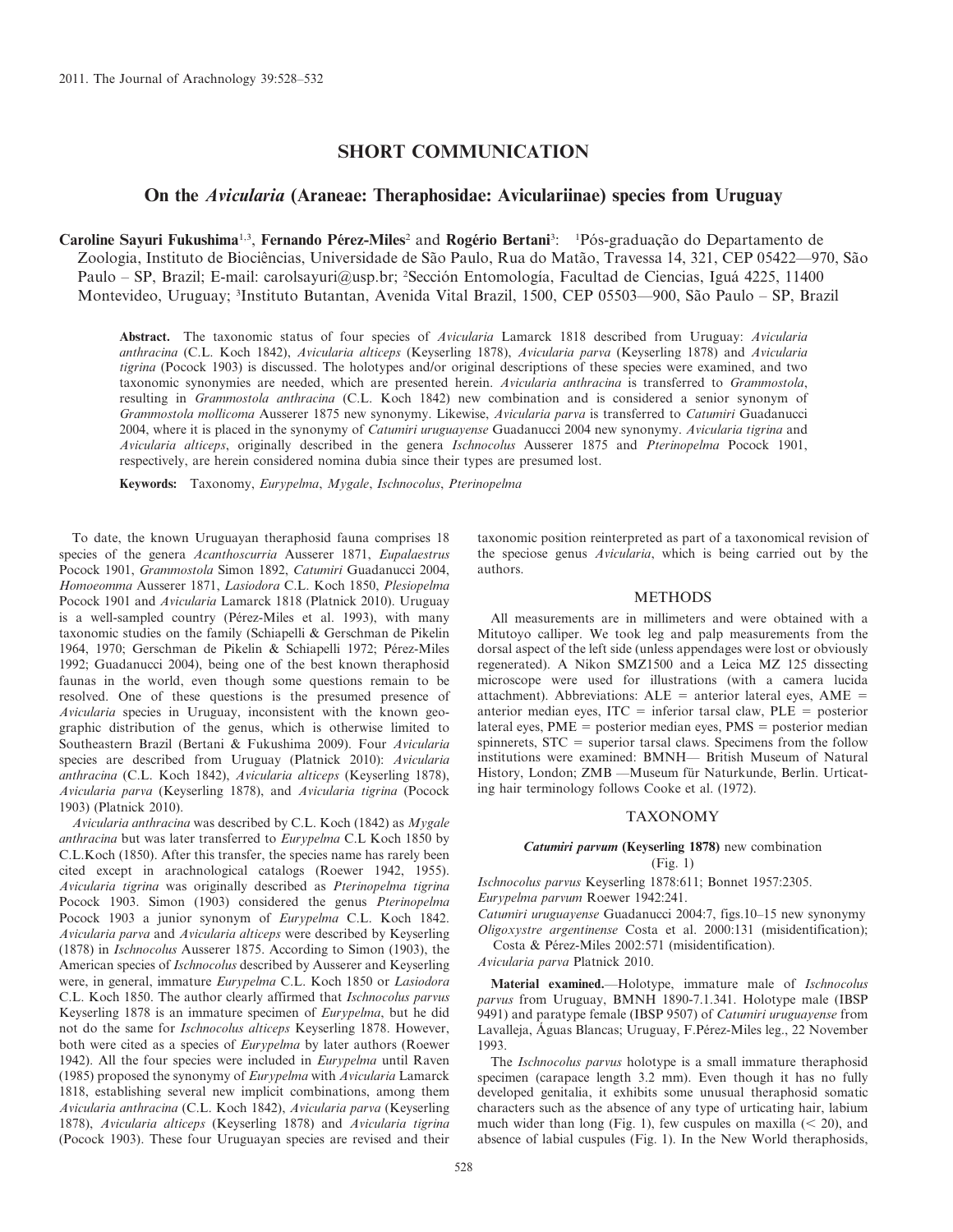

Figure 1.—Catumiri parvum (Keyserling 1878), holotype. Labium. Scale = 1mm.

absence of urticating hairs is characteristic of ischnocoline or some Amazonian aviculariine taxa. Since this specimen has well-developed spines on the legs, absent in Aviculariinae, the second option is discarded. The labium shape, absence of labial cuspules, and small number of cuspules on the maxillae are shared in South America by only two ischnocoline genera, Oligoxystre and Catumiri. Oligoxystre is not known from Uruguay or southern Brazil, so the unique ischnocoline genus so far known in Uruguay is Catumiri Guadanucci 2004, with a single species in the country, C. uruguayense Guadanucci 2004. Furthermore, the holotype of Catumiri uruguayense Guadanucci 2004 is morphologically consistent with the holotype of Ischnocolus parvus Keyserling 1878. So, we have decided to transfer A. parva to Catumiri and consider Catumiri parvum (Keyserling 1878) a senior synonym of Catumiri uruguayense Guadanucci 2004 new synonymy.

## Grammostola anthracina (C.L. Koch 1842) new combination (Figs. 2–4)

- Mygale anthracina C.L. Koch 1842:77, fig. 739; Simon 1892:172; Bonnet 1955:2992.
- Eurypelma anthracina C.L. Koch 1850:73.
- Eurypelma anthracinum Roewer 1942:238, 1954:1594.
- Eurypelma mollicomum Ausserer 1875:198; Keyserling 1878:612, pl. 14, fig. 28
- Citharoscelus mollicomus Pocock 1903:99.
- Grammostola mollicoma Simon 1903:935; Strand 1907:35; Petrunkevitch 1911:68; Mello-Leitão 1923: 211; Bücherl, 1951:109, 172-183, 190, figs. 3.II, 28.II, 29, pls. I, II; Roewer, 1954:1508; Bücherl 1957:395, fig. 55; Schiapelli & Gerschman 1961:202, figs. 13, 14; Pérez-Miles 1989:264, figs. 1, 2, 6–8; Costa & Pérez-Miles 2002:571; Pérez-Miles 2006:9-11; Postiglioni & Costa 2006:71;

Costa & Pérez-Miles 2007:40; Panzera et al. 2009:92 new synonymy.

Phrixotrichus molicommus Pérez-Miles et al. 1996:54, figs. 36, 37. Avicularia anthracina Platnick 2010.

Material examined.—Holotype female of Eurypelma anthracinum C.L. Koch 1842 from Montevideo, Uruguay, Sello leg., ZMB-2040. Eurypelma mollicomum Ausserer 1875 holotype female from Uruguay, Keyserling collection BMNH 90.7.1.388.

Redescription.—Female holotype: Total length, not including chelicerae or spinnerets 44.0 (Fig. 2). Cephalothorax 19.9 long, 21.0 wide. Legs (femur, patella, tibia, metatarsus, tarsus, total): I: 16.10, 10.20, 11.90, 10.25, 6.80, 55.25; II: 14.86, 8.52, 12.17, 10.36, 6.77, 52.68; III: 13.85, 7.60, 9.31, 10.98, 6.52, 48.26; IV: 15.98, 8.41, 12.78, 15.17, 7.90, 60.24; palp: 11.31, 6.96, 7.56, –, 6.86, 32.69. Anterior eyes row procurved, posterior row recurved. Eyes sizes and inter-distances: AME 0.45, ALE 0.60, PME 0.33, PLE 0.60, AME–AME 0.49, AME– ALE 0.31, AME–PME 0.09, ALE–ALE 1.87, ALE–PME 0.50, PME–PME 1.37, PME–PLE 0.13, PLE–PLE 2.10, ALE–PLE 0.38. Eye tubercle: length 2.5, width 2.75; clypeus absent. Fovea: deep, procurved, 3.0 long. Cephalic area raised. Thoracic striae conspicuous. Labium: length 3.3, width 3.9, with approximately 110 cuspules. Maxillae: between 100–200 cuspules spread over internal face. Tarsi I–IV fully scopulate. Metatarsi I–III scopulate on apical half, metatarsi IV scopulate on apical  $\frac{1}{4}$ . Urticating hair types III and IV present. Stridulatory setae on prolateral coxae I (Fig. 3). Color pattern: Cephalothorax and abdomen dark brown. Two long spermathecae with rounded apex (Fig. 4). Sternum and spinnerets damaged. Spines on all legs, but specimen too fragile for counting spination and disposition of spines in each leg and articles.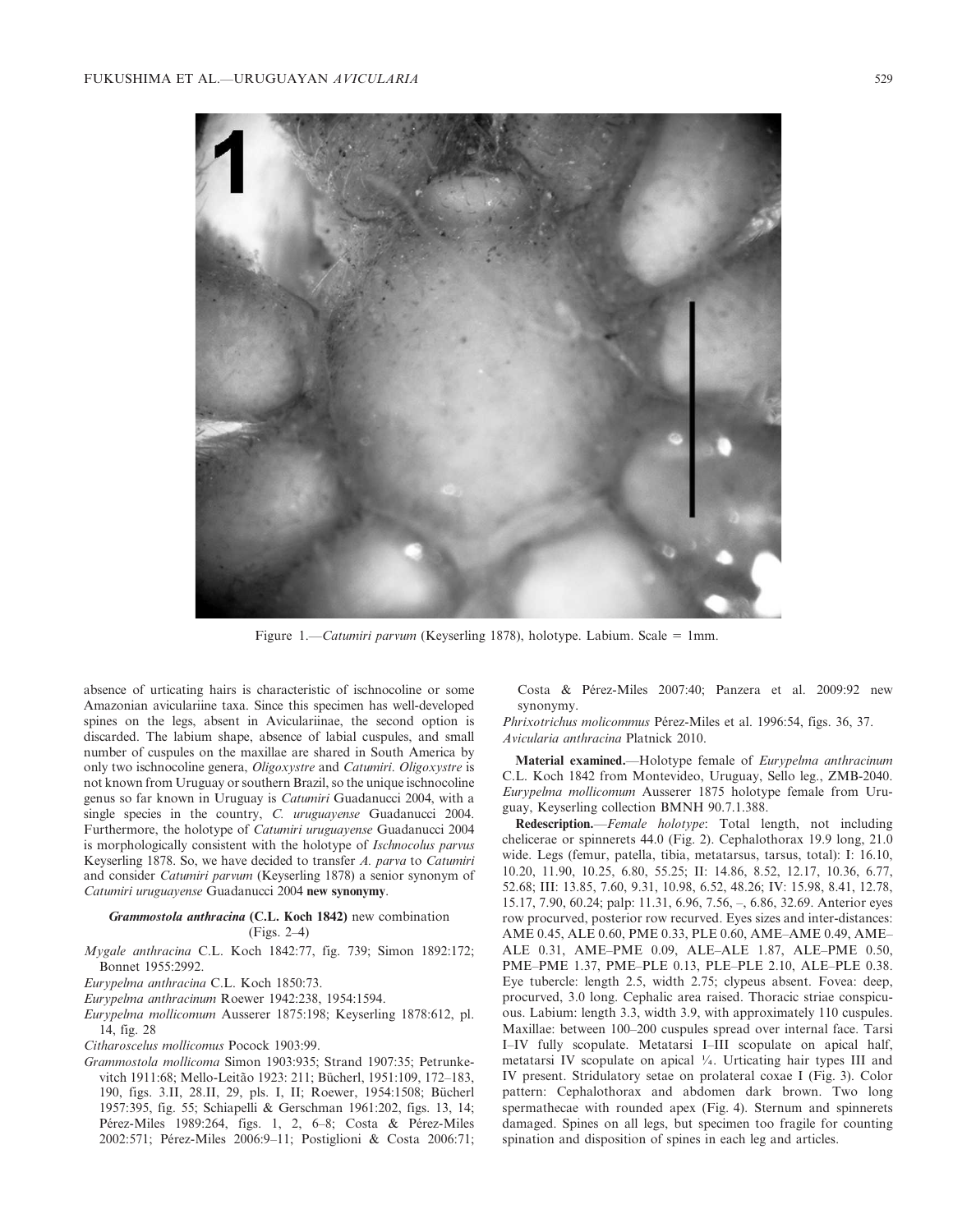

Figure 2.—Grammostola anthracina (C.L. Koch 1842) holotype female. General aspect. Scale = 10 mm.

Remarks.—The holotype has all characteristics of the genus Grammostola: two long spermathecae with rounded apex (Fig. 4), stridulatory setae on the prolateral coxae I (Fig. 3) and presence of urticating hairs type III and IV on dorsal abdomen. Consequently we have transfered the species to Grammostola Simon 1892. The dimensions and characteristics of the holotype of Grammostola anthracina match the holotype of Grammostola mollicoma Ausserer 1875 (examined). Thus, we

decided to propose Grammostola anthracina (C. L. Koch 1842) as a senior synonym of Grammostola mollicoma (Ausserer 1875) new synonymy.

Ischnocolus alticeps Keyserling 1878 nomen dubium

Ischnocolus alticeps Keyserling 1878:609; Bonnet 1957:2302. Eurypelma alticeps Roewer 1942:238; 1955:1533. Avicularia alticeps Platnick 2010.



Figure 3.—Grammostola anthracina (C.L. Koch 1842) holotype female. Stridulatory setae (arrows) on prolateral coxae I.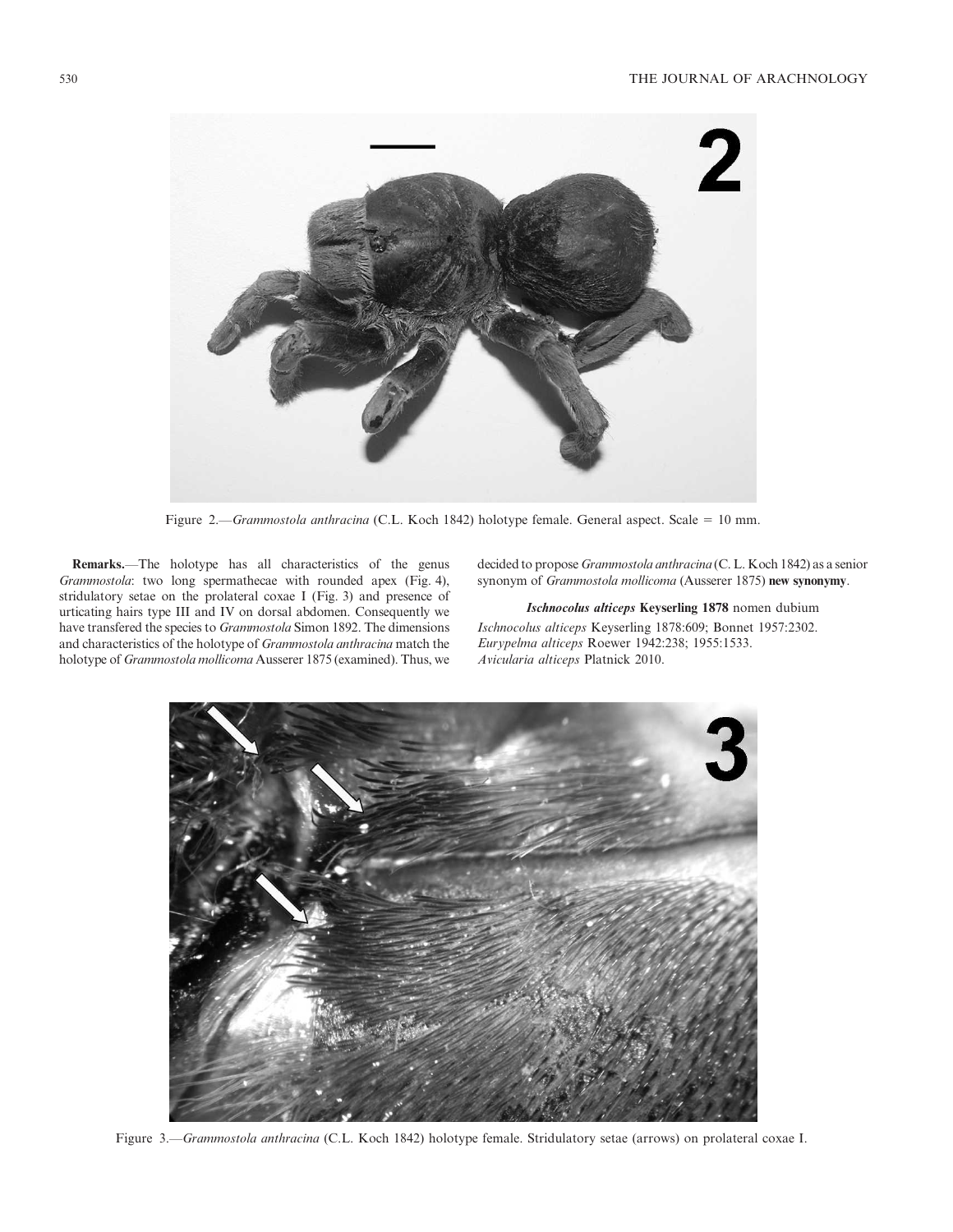

Figure 4.—Grammostola anthracina (C.L. Koch 1842) holotype female. Spermathecae, ventral. Scale = 1 mm.

Comments.—Holotype is herein considered lost. The holotype of Avicularia alticeps originally described in the genus Ischnocolus Ausserer 1875 was not found in the BMNH, where Keyserling's collection is housed. The authors have been in BMNH in different years and have never found the type. The curator also confirmed that the type is not there. Searches in other collections have also failed.

The description made by Keyserling does not contain any information that could allow us to identify the species. The author describes a female, but there is no characterization of its spermathecae. However, it is clear that it is not an aviculariine, since it has several spines on legs. As the species' identity is not clear, we consider the name Ischnocolus alticeps a nomen dubium.

### Pterinopelma tigrinum Pocock 1903 nomen dubium

Pterinopelma tigrinum Pocock 1903:109; Bonnet 1955:1830, 1957:3828. Eurypelma tigrinum Simon 1903:937; Roewer 1942:242. Avicularia tigrina Platnick 2010.

Comments.—Holotype is herein considered lost. The holotype of Avicularia tigrina originally described in the genus Pterinopelma Pocock 1901 was not found in the BMNH, where Pocock's collections are housed. Both the authors and the BMNH curator have searched for the type without success.

The description mentions that the type presents spines on its legs, which indicates it is not an aviculariine. The author mentions presence of plumose bristles on some appendages and color details, ''upperside of patellae and tibiae with conspicuous pale yellow bands.'' The described characteristics are present in more than one Uruguayan theraphosine species, making it impossible to know the species described by the author. As the identity of species is not clear, we consider the name Pterinopelma trigrinum a nomen dubium.

## ACKNOWLEDGMENTS

We would like to thank Mr. Paul Hillyard and Mrs. Janet Becalloni from BMNH, Dr. Jason Dunlop and Mrs. Anja Friedrichs from ZMB for their help and kindness in loaning specimens and allowing the access of the authors to the arachnid collections. RB thanks Volker von Wirth and Andrew Smith for their hospitality when in Europe consulting arachnological collections. Support: FAPESP 03/12587-4 and CNPq Research Fellow for RB and FAPESP 06/58326-5 for CSF.

#### LITERATURE CITED

Ausserer, A. 1875. Zweiter Beitrag zur Kenntniss der Arachniden-Familie der Territelariae Thorell (Mygalidae Autor). Verhandllungen der kaiserlich-kongiglichen zoologish-botanischen Gesellschaft in Wien 25:125–206.

Bertani, R. & C.S. Fukushima. 2009. Description of two new species of Avicularia Lamarck 1818 and redescription of Avicularia diversipes (C.L. Koch 1842) (Araneae, Theraphosidae, Aviculariinae)—three possibly threatened Brazilian species. Zootaxa 2223:25–47.

Bonnet, P. 1955. Bibliographia araneorum. Toulouse 2(1):1–918.

- Bonnet, P. 1957. Bibliographia araneorum. Toulouse 2(3):1927–3026.
- Bücherl, W. 1951. Estudos sobre a biologia e a sistemática do gênero Grammostola Simon, 1892. Monografias do Instituto Butantan 1:1–203.
- Bücherl, W. 1957. Sôbre a importância dos bulbos copuladores e das apófises tibiais dos machos na sistemática das aranhas caranguejeiras (Orthognatha). Anais da Academia brasileira de Ciências 29:377–416.
- Cooke, J.A.L., V.D. Roth & F.H. Miller. 1972. The urticating hairs of theraphosid spiders. American Museum Novitates 2498:1–43.
- Costa, F.G. & F. Pérez-Miles. 2002. Reproductive biology of Uruguayan theraphosids (Araneae, Mygalomorphae). Journal of Arachnology 30:571–587.
- Costa, F.G. & F. Pérez-Miles. 2007. Cruel and irresponsible traffic of spiders in Uruguay. Arachne 12(3):40.
- Costa, F.G., F. Pérez-Miles & S. Corte. 2000. Which spermatheca is inseminated by each palp in Theraphosidae spiders? : A study of Oligoxystre argentinensis (Ischnocolinae). Journal of Arachnology 28:131–132.
- Gerschman de Pikelin, B.S. & R.D. Schiapelli. 1972. El género Homoeomma Ausserer 1871 (Araneae: Theraphosidae). Physis Buenos Aires (C) 31:237–258.
- Guadanucci, J.P.L. 2004. Description of Catumiri n. gen. and three new species (Theraphosidae: Ischnocolinae). Zootaxa 671:1–14.
- Keyserling, E. 1878. Spinnen aus Uruguay und einigen anderen Gegenden Amerikas. Verhandllungen der kaiserlich-kongiglichen zoologish-botanischen Gesellschaft in Wien 27:571–624.
- Koch, C.L. 1842. Die Arachniden. Neunter Band, Nürnberg. Pp. 57–108.
- Koch, C.L. 1850. Übersicht des Arachnidensystems. Heft 5, Nürnberg. Pp. 1–77.
- Mello-Leitão, C.M. 1921. On the genus Grammostola Simon. Annals and Magazine of Natural History (9)7:293–305.
- Mello-Leitão, C.M. 1923. Theraphosoideas do Brasil. Revista do Museu Paulista 13:1–438.
- Panzera, A., C. Perdomo & F. Pérez-Miles. 2009. Spiderling emergence in the tarantula Grammostola mollicoma (Ausserer 1875): an experimental approach (Araneae, Theraphosidae). Journal of Arachnology 37:92–96.